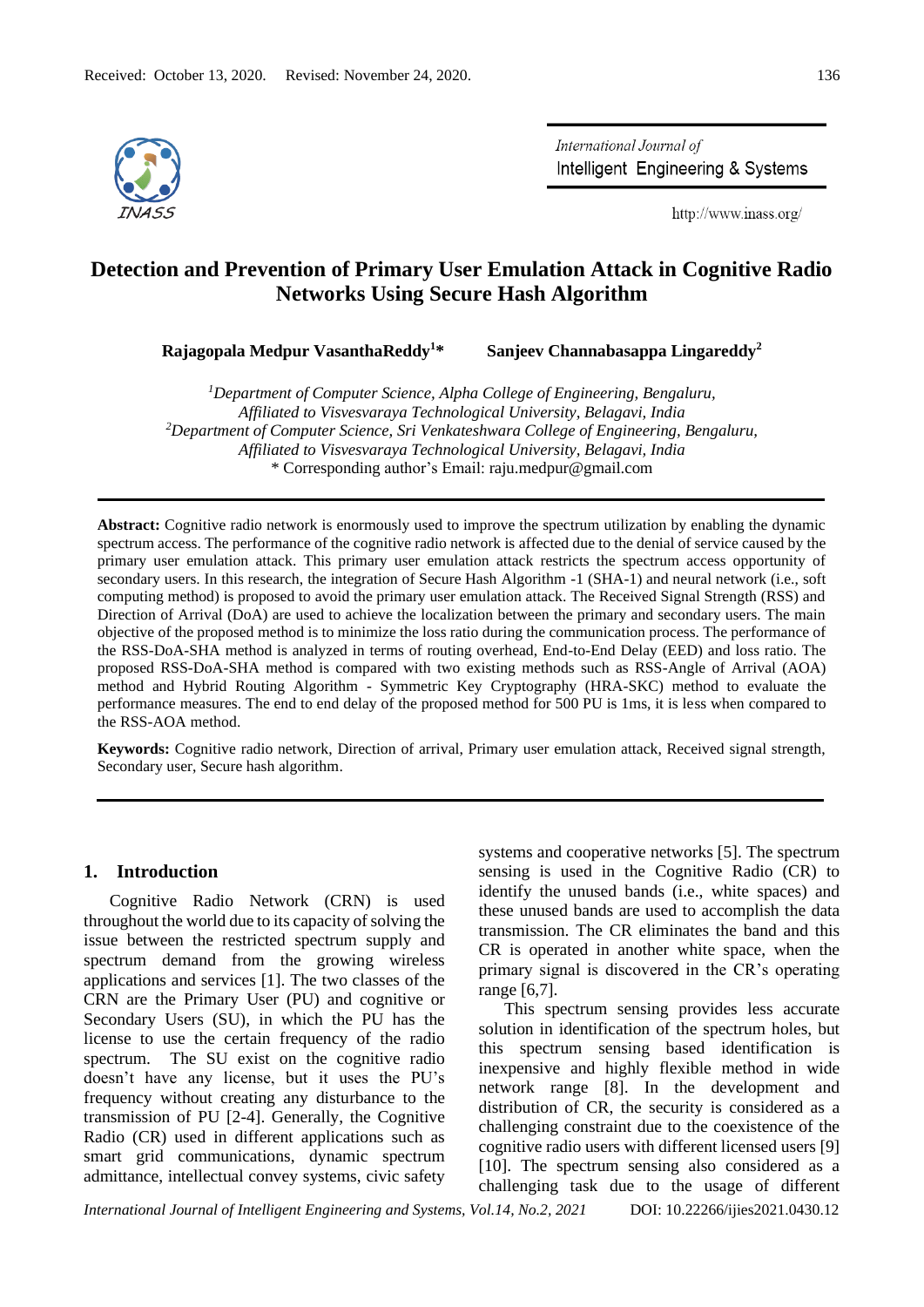modulation, data rates and transmission power by the PU [11]. One of the major security threat in the CRN is Primary User Emulation (PUE) attack [12]. In PUE attacks, the attacker copies the PU signals which results in false alarms at spectrum sensing phase as well as the SUs are restricted from using the available channel. Therefore, the malicious attackers are significantly minimized the performances of the SUs [13, 14]. Moreover, the malicious attacker occupies an entire licensed spectrum or it misuses valuable licensed channels [15]. The major contributions of this paper are given as follows:

- The localization among the PU and SU are obtained using the RSS and DoA. The RSS and DoA calculations are used to identify the SUs entered in the range of PU.
- The secure hash algorithm-1 and neural network are used to generate the hash code to validate the SU from the PUE attackers.
- The performance of the proposed RSS-DoA-SHA method in CRN is analyzed by varying the number of primary and secondary users.

The overall organization of the paper is given as follows: The literature survey related to the analysis of CRN under PUE attacks is given in Section 2. The problem statement found from the literature along with the solution is given in Section 3. The proposed RSS-DoA-SHA method based secured CRN is clearly described in Section 4. Section 5 describes the results and discussion of the RSS-DoA-SHA method. Finally, the conclusion is made in Section 6.

#### **2. Literature survey**

Elghamrawy and Hassanien [16] presented the hybrid Genetic Whale Optimization Algorithm (GWOA) to improve the spectrum utilization and detect the PUE attacks. The PU and PUE were detected by comparing the two predefined thresholds with the SU's received signal energy. The balance among the exploitation and exploration phases was obtained by integrating the mutation and crossover of GWOA with whale optimization algorithm which was used to detect the optimal solution. This GWOA was obtained better detection probability against PUE attacks. The number of generations considered in the GWOA was high, which increased the delay during the PUE identification.

Madbushi [17] developed the chaotic tag-based sequencing to detect the PUE attack in the CRN. The cognitive base station was used to monitor a look-up table-based challenge sequence which was used as a

defense against the PUE attack. Moreover, the tagbased chaotic communication system was used for the remaining attackers of the CRN. The node was referred as safe node, when the signal received by the receiver was in the suitable BER range. If the attacks were identified by the trust based mechanism, then the attacks were blocked and removed from the CRN. However, the delay was increased while increasing the number of nodes in the CRN.

Elghamrawy [18] presented the hybrid Genetic Artificial Bee Colony (GABC) algorithm to optimize the spectrum usage based on the PUE attack detection and improvement in the detection probability. The optimal solution was obtained based on the exploitation and exploration characteristics of the GABC algorithm. The existence of the PU and PUE were identified using the two predefined thresholds in the GABC. The effect of false spectrum sensing alarm created by the malicious users was minimized using the GABC. The detection probability was increased, only when the GABC has higher amount of generations.

Arun and Umamaheswari [19] developed the adaptive learning-based attack detection to detect and avoid the PUE attack using the transmitter's received power. The low power PU and different adversaries were detected by adopting the cyclo stationary feature in the learning process. Additionally, the transmission time and distance variance were estimated to improve the learning process which enhances the communication rate of SU and signal classification rate. The throughput of the SU and high detection were obtained by distinguishing the malicious PU and low spectrum using the learning case. However, the computational complexity was high due the use of cyclo stationary feature detection in CRN.

Sharifi [20] presented the Cooperative Sensing Scheme (CSS) with Attack-Aware Threshold Selection (AATS) to detect the malicious PUE attack. The probabilities of the PUE attack fake signal in both the existence and nonexistence of the licensed PU signal were evaluated to determine the optimal threshold. This optimal threshold was used to minimize the total error probability and enhance cooperative sensing performance. Moreover, this AATS doesn't require any specific feature or physical position of the PU signal. This AATS was required high amount of sensing intervals to identify the optimal threshold to improve the CSS performance.

Li and Wang [21] developed the queueing-gametheory for analyzing the behavior of the SU. Here, the CRN was analyzed under two types of misbehavior users such as Malicious Misbehavior Users (MMUs)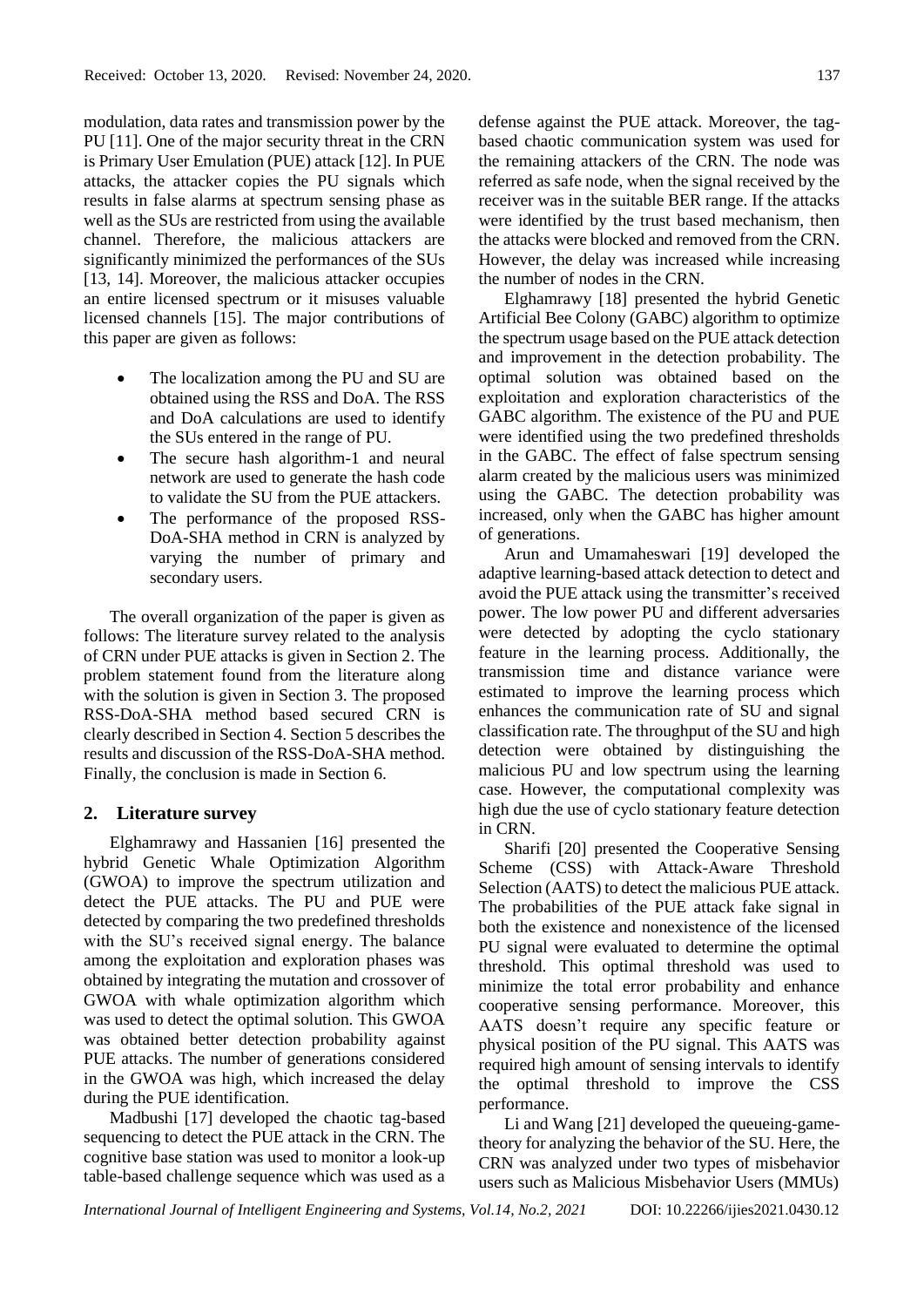

Figure. 1 Block diagram of RSS-DoA-SHA method

and Selfish Misbehavior Users (SMUs). The Nash equilibrium joining strategy was obtained and SU's efficiency was enhanced using the noncooperative behavior. Next, the fee was imposed on the SU to avoid the gap among the socially optimal strategies and individual equilibrium. The SU was forced to leave the system, when the PUE attack was generated by the MMU.

Yadav [22] presented the analysis of throughput for CRN under PUE attack. The hybrid spectrum access scheme and joint impact of the PUEA were considered to develop the analytical expression for analyzing the throughput. The increment in PU's tolerable peak interference and higher transmit power were enhanced the SU's throughput. But, the higher attacker strength and probability of presence attacker reduces the throughput performances of SU.

Singh and Singh [23] developed the Range based primary user localization technique for detecting the PU's position along with the transmit power. The PU localization was accomplished using the RSS and Angle of Arrival (AOA). The Range based PU localization was mainly depending on the information received from only 2 SUs which used for accomplishing the process of localization. Here, RSS was utilized to determine the distance between the PU and SU. After applying the Trilateration method based distance calculation, the AOA was utilized for selecting the possible locations of the PU. This RSS-AOA method doesn't consider any security mechanism to avoid the malicious attackers in the CRN.

Khasawneh, M., Azab, A. and Agarwal, A. [24] presented the Hybrid Routing Algorithm (HRA) to identify the optimal path based on the Belief Level (BL), the probability of PU presence, and the channel cost. The Cluster Head (CH) was selected based on the higher BL using the fusion center of the CRN. Next, the HRA routing combined spectrum sensing

and spectrum management phases. The Symmetric-Key Cryptography (SKC) was used to encrypt the message transferred among different network nodes in spectrum sensing and spectrum management phase. Hence, the HRA decreased the time required during the route establishment and minimized the maintenance cost. However, the processing time of the CH was increased due to the increment in the amount of SUs in the CRN.

#### **3. Problem statement**

Current issues related to the CRN are stated in this section and it also explains how the RSS-DoA-SHA method overcomes the problems faced in the CRN. The issues faced by the CRN are mentioned as follows:

The high amount of generations required by the GWOA [16] increases the delay while differentiating the PU from PUE attack. Next, the delay in the CRN is increased along with an increment in the number of nodes [17]. The CRN with higher delay shows that the data transmission time between the users of the CRN is high during the PUE attack detection. The number of generations in the GABC [18] is required to be higher to achieve the higher PUE detection probability. Moreover, the RSS-AOA [23] doesn't use any security mechanism to prevent the CRN from the PUE attack. The CRN without any security mechanism causes the packet drop through the CRN.

#### **Solution:**

In this RSS-DoA-SHA method, RSS and DOA are used for the precise estimation of the SU which are entered in the PU's range. The combination of SHA-1 algorithm and neural network is used to generate the hash function and the generated hash function is attached to the users of the CRN. The SUs are considered as valid user only when the hash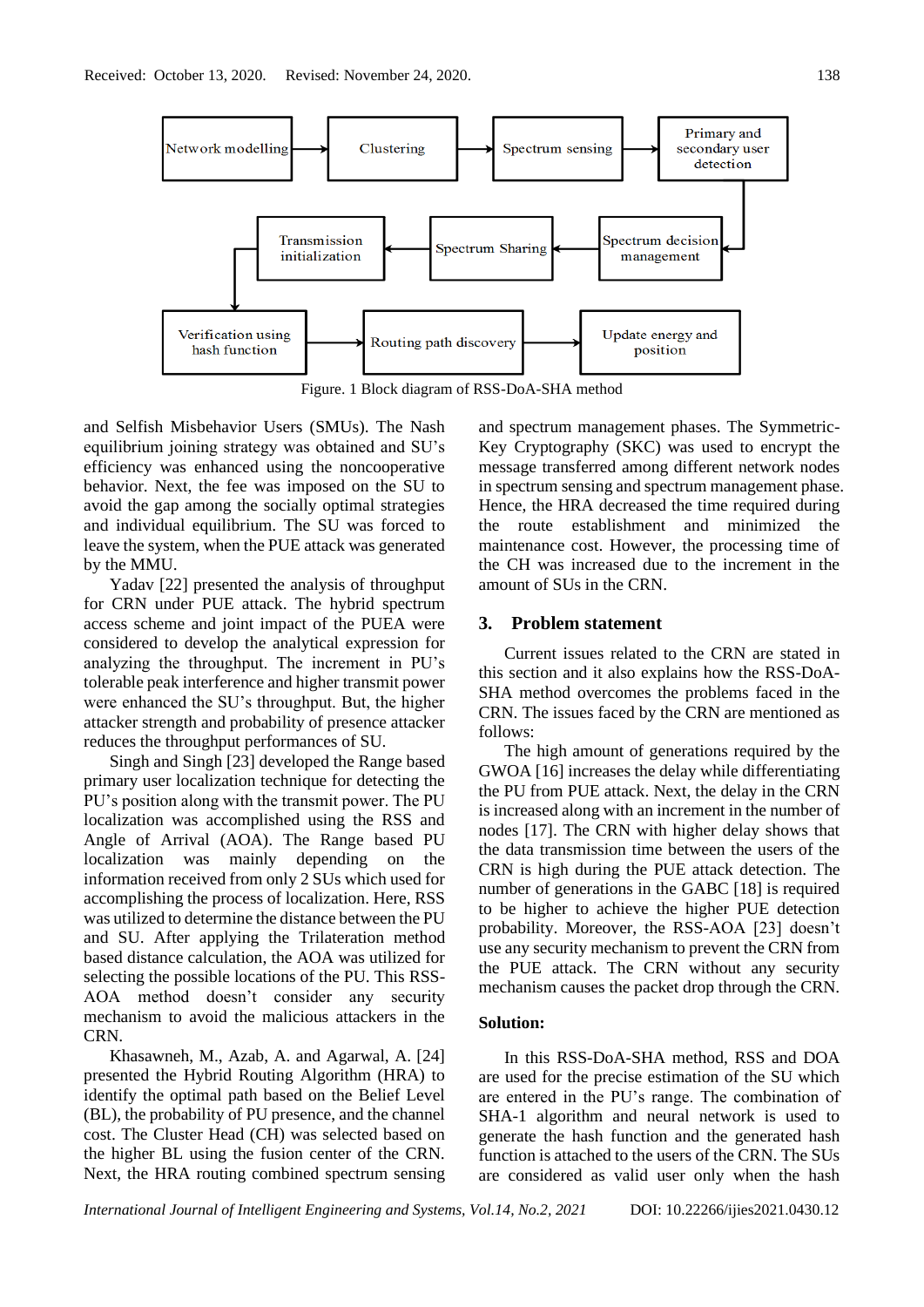function between the users are matched together which minimizes the packet drop in the CRN. Therefore, this hash function minimizes the complexity in the PUE attack identification. Moreover, the lesser computations of the localization of SU and SHA-1 help to minimize the delay during communication.

### **4. RSS-DoA-SHA method)**

In this RSS-DoA-SHA method, the combination of SHA-1 algorithm and neural network is used to accomplish the security between the users of the CRN. Here, the localization of users is achieved by using the RSS and DOA. The main phases accomplished in the CR technology are spectrum sensing, decision, sharing and handoff/ mobility. Since, the CR technology uses the cognitive engines for occupying the idle spectrum band released by the PU. The block diagram of the RSS-DoA-SHA method is presented in Fig. 1.

### **4.1 System model of cognitive radio network**

In this RSS-DoA-SHA method, the RSS and DoA are estimated by the CR device to detect the signal of the SU without using any information about the data communication. Each CR is installed with an antenna and the features of the antenna is modified into the measurements in  $N$  possible different sectors. The system model of CRN is presented in Fig. 2.

In this CRN, the radiation pattern is used to describe the sector of the CRN and PU signal's attenuation is described as DoA function using the radiation pattern. The radiation pattern  $(p(\varphi - v_n))$ is only based on the DoA of the PU signal  $(\varphi)$  and  $n^{th}$  sector's orientation  $(v_n)$ . The main beam of the antenna is approximated for simplifying the radiation



pattern model by Gaussian like shape. Eq. (1) shows the radiation pattern of the CRN model.

$$
p(\varphi) = \exp\left(-\left[M(\varphi)\right]^2/\beta\right) \qquad (1)
$$

Where,  $M(\varphi)$  is utilized to limit the input angle in the range of  $[-\pi, \pi]$  and it is expressed as  $M(\varphi) =$  $mod_{2\pi}(\varphi + \pi) - \pi$  as well as  $\beta$  represents the beam width. In this CRN, the spacing among the sectors i.e.,  $\Delta v = \frac{2\pi}{N}$  is considered as constant which shows that the  $n^{th}$  sector orientation is  $v_n =$  $n\Delta v$ . The side sector suppression  $(b_s)$  is used instead of characterizing the radiation pattern through the beam width. The  $b_s$  is defined as attenuation and this attenuation arrived in the  $n^{th}$  sector's orientation  $(v_n)$ . Moreover, the attenuation is recognized in the adjacent sectors  $n - 1$  and  $n + 1$ , i.e.,  $b_s = p(\Delta v)$ . The number of overlap among the neighboring sectors and independent sectors are identified using the side sector suppression. Next, the output beamwidth is detected using the Eq. (2).

$$
\beta = -(2\pi)^2 [N^2 \ln (b_s)]^{-1} \tag{2}
$$

The A amount of complex samples are successively switched and received by each sector in the measurement period that totally generates  $N \times A$ complex samples. Next, the baseband complex received signal caused from the sector *n* with  $a =$  $(n-1)A + 1$  … nA of sample index range is expressed in the following Eq. (3).

$$
x(a) = p(\varphi - v_n)s(a) + \omega(a) \tag{3}
$$

Where, additive noise considered as circular symmetric complex Gaussian is represented as  $\omega(a)$ . Similarly, the noiseless portion of the received signal of the PU is referred as circular symmetric complex Gaussian  $(s(a))$ .

The aforementioned assumptions show that the differentiation among the signal of the PU and noise is difficult at the CR. Hence, the evaluations of the DoA  $(\varphi)$  and RSS  $(\gamma)$  are mainly depends on the received energies. Eq. (4) is used to calculate the  $n^{th}$ sector's power.

$$
\epsilon_n = \frac{1}{A} \sum_{a=(n-1)A+1}^{nA} |x(a)|^2 \tag{4}
$$

The Gaussian distribution is used for approximating the energies to moderate the higher values of  $A$ . The Gaussian distribution values of the energy  $(\epsilon_n)$  are mean  $(\mu_n)$  and variance  $(\sigma_n^2)$  which are shown in the Eqs. (5) and (6) respectively.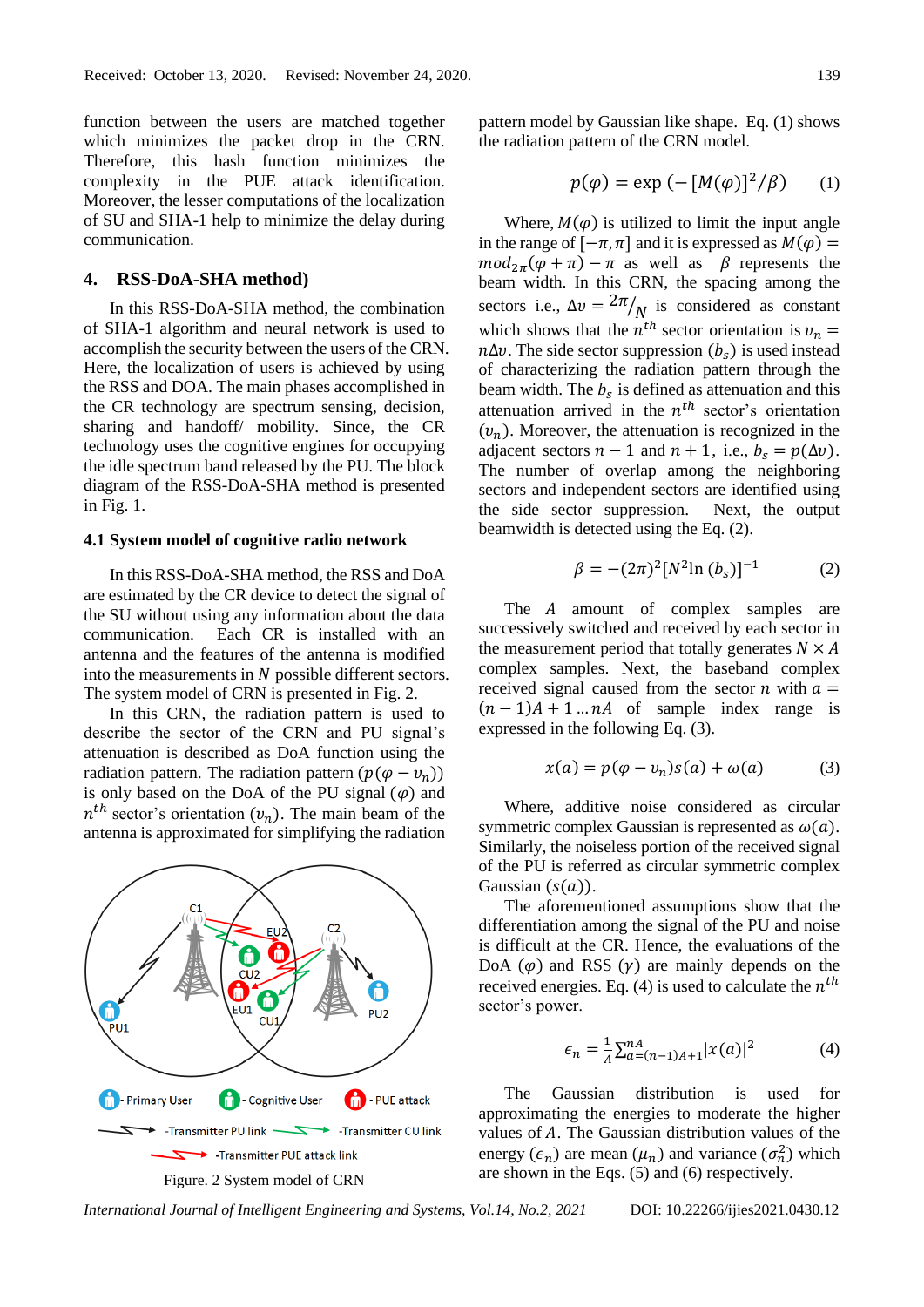$$
\mu_n = \sigma_w^2 + \rho_n \gamma \tag{5}
$$

$$
\sigma_n^2 = \frac{1}{A} (\sigma_w^2 + \rho_n \gamma)^2 \tag{6}
$$

Where,  $\rho_n = [p(\varphi - v_n)]^2$  and  $\sigma_w^2$  is the variance of the noise  $\omega(a)$ .

#### **4.1.1 Cramer-rao bounds**

The CRB is generally a lower bound on the covariance matrix of the unbiased estimator. The CRB is achieved as Fisher Information Matrix (FIM)'s inverse for the calculation of  $L \times 1$ parameter vector  $(r)$  with the  $M \times 1$  vector  $(\epsilon)$ . The FIM is calculated using the Eq. (7).

$$
\boldsymbol{F}_{i,j} = -E\left(\frac{\partial^2}{\partial r_j \partial r_k} \ln[f(\boldsymbol{\epsilon}|\boldsymbol{r})]\right), j, k = 1, ..., L \ (7)
$$

Where, the posterior probability distribution of  $\epsilon$ with r is represented as  $f(\epsilon|r)$ .

The  $M = N$  energies  $\epsilon = [\epsilon_1, \epsilon_2, ..., \epsilon_N]^T$ are used to calculate  $r = [\varphi, \gamma]^T$  at  $L = 2$ . The posterior probability distribution given in Eq. (8) is calculated using the Eqs. (5), (6) and Gaussian distribution of the energy distribution.

$$
f(\epsilon|\mathbf{r}) = \frac{1}{(2\pi)^{\frac{N}{2}}|q|^{\frac{1}{2}}} \exp\left\{-\frac{1}{2}(\epsilon - g)^{T}Q^{-1}(\epsilon - g)\right\}
$$
\n
$$
g)\Big\} (8)
$$

Where,  $g = [\mu_1, \mu_2, ..., \mu_N]^T$ and  $Q =$  $[\sigma_1^2, \sigma_2^2, \ldots, \sigma_N^2]^T.$ 

### **4.1.2 Calculation of DoA and RSS using MaxE estimator**

In this RSS-DoA-SHA method, the MaxE estimator is used to calculate the DoA and RSS. The maximum power calculated by the MaxE estimator and orientation of connected sector are used to calculate the DoA as shown in Eq. (9). Next, the RSS is calculated based on the difference between the noise variance and maximum energy which is shown in Eq. (10). This MaxE estimator has less computational complexity and it gives better performance than the other estimators.

$$
\hat{\varphi}_n = \{v_j \mid j = \arg \max_j \epsilon_j\} \tag{9}
$$

$$
\hat{\gamma}_n = \max_j \epsilon_j - \sigma_w^2 \tag{10}
$$



Figure. 3 Architecture of one way SHA-1

This RSS and DoA are used to identify the SU which is entered into the cluster of the PU. Then this SU is validated as normal user based on the hash function generated from the SHA 1.

### **4.2 Generation of hash function using SHA and neural network**

The combination SHA 1 and neural network is used to generate the hash function to classify the normal users from the malicious attackers (i.e., PUE attacks). The SHA 1 is generally used in different applications and protocols to improve the security from the malicious attackers. In this RSS-DoA-SHA method, the generated hash function is stored in the users of the CRN for identifying the malicious attackers. The one way SHA-1 iteration is shown in the following Fig. 3.

Where, 32 bit words of state are  $H_0$ ,  $H_1$ ,  $H_2$ ,  $H_3$ and  $H_4$ ; nonlinear function is  $NF$ ;  $B_t$  and  $O_t$  are the derived from the message block and round constant respectively; step number is represented as  $t$ .

The  $SHA - 1$  used to secure the CRN users by generating the 160-bit hash value as message digest. Next, this value is minimized as hexadecimal number with the length of 40 digits.

The steps processed in the SHA-1 are given as follows:

1. Bits padding: The padding is inserted at the end of the message length is 64bits and multiple of 512.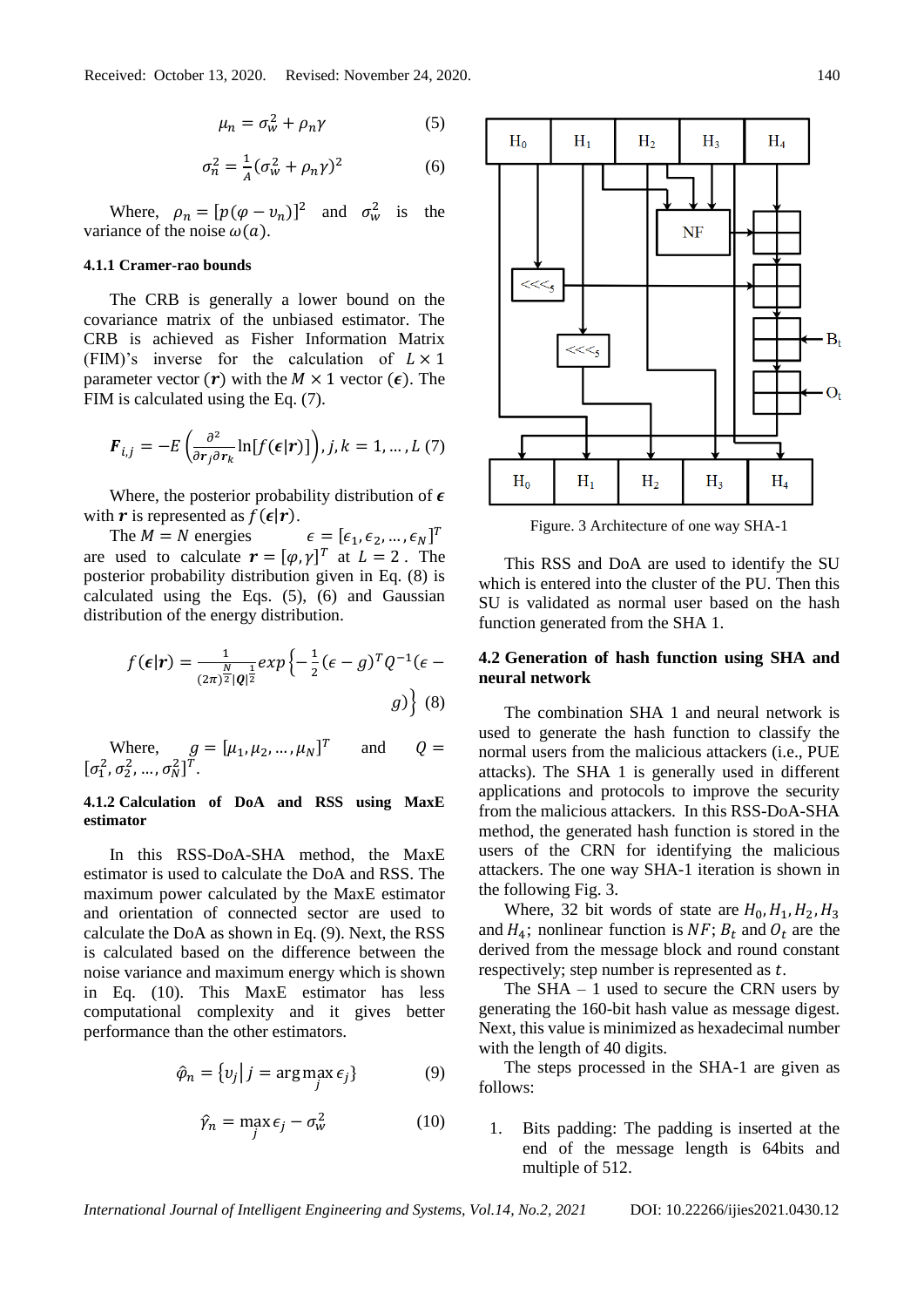

Figure. 4 Structure of neural network based hash function generation

- 2. Appending length: The excluding length is calculated.
- 3. The input is divided into 512 bit blocks.
- 4. Initialization of chaining variables: Five chaining variables of 32 bit are initialized.
- 5. Processing of blocks: 1. Copy the chaining variables, 2. Separate the 512 into 16 sub blocks and 3. Process 4 rounds of 20 steps.

The 160 bit hash value  $(H)$  generated from the SHA-1 is given as input to the neural network along with 128 bit plaintext data  $(PT)$ . The hash key from the SHA-1 is separated into three different set of keys such as 1)  $W_0$ ,  $Bi_0$ ,  $CP_0$  2)  $W_1$ ,  $Bi_1$ ,  $CP_1$  and 3)  $W_2$ ,  $Bi_2$ ,  $CP_2$ , where *W* represents the weight value;  $Bi$  is the bias value and  $CP$  is the control parameter. At first, the XOR operation between the plain text and first key set  $W_0$ ,  $Bi_0$ ,  $CP_0$  are carried out in the input layer. Next, the XORed value  $(D_1)$  is given as input to the hidden layer where the substitute operation is performed between the  $D_1$  and  $2^{nd}$  key set  $W_1, Bi_1, CP_1$  that produces output  $D_2$ . Finally, the concatenation operation is accomplished between the  $D_2$  and 3<sup>rd</sup> key set  $W_2, Bi_2, CP_2$  is performed in output layer to generate the new hash function  $(NH)$ with high randomness. The process of optimal hash function generation using neural network is presented in the Fig. 4.

The algorithm for the RSS-DoA-SHA method is given as follows

- 1. Initialize nodes.
- 2. Initialize PU & SU.
- 3. Allocate resources for PU & SU.
- 4. Neighbor node information collection.
- 5. Update energy, hash function and position.
- 6. Initialize source & destination node.
- 7. Generate hash function using SHA-1 and neural network.
- 8. Send route request (RREQ) to destination with hash function.
- 9. If (current node  $==$  destination node)
- 10. Send route reply (RREP) to source node.
- 11. If (DoA and Energy matched)
- 12. Check hash function.
- 13. If (Hash function of RREP == Hash function of RREQ)
- 14. Initialized packet forwarding (Go to step 17) 15. Else
- Reject RREP (Go to step 6)

16. Else

Forward RREP to neighbour node (Go to step 9)

17. Update position and energy

In this RSS-DoA-SHA method, the RSS and DoA are used to achieve the localization of the users and the flowchart of the RSS-DoA-SHA method is shown in Fig. 5. Where, SHF and RHF are the source hash function and destination hash function respectively. Here, the DoA is computed using the maximum power and orientation of connected sector while the RSS is computed based on the difference between the noise variance and maximum energy. Next, the combination of SHA-1 and neural network is used to generate the hash function and the generated hash function is attached to the users of the CRN. This hash function is used to differentiate the normal user from the PUE attackers. This SHA-1 and neural network based PUE attack mitigation helps to minimize the loss through the CRN.

## **5. Results and discussion**

The results and discussion of the cognitive radio network under PUE attack are described in this section. The RSS-DoA-SHA method is implemented and simulated in the MATLAB 2018a on the i5 desktop computing environment with 8 GB RAM. The RSS and DOA based localization of the SUs are used to determine the secondary users which are entered in the primary clusters. Additionally, the integration of SHA-1 algorithm and neural network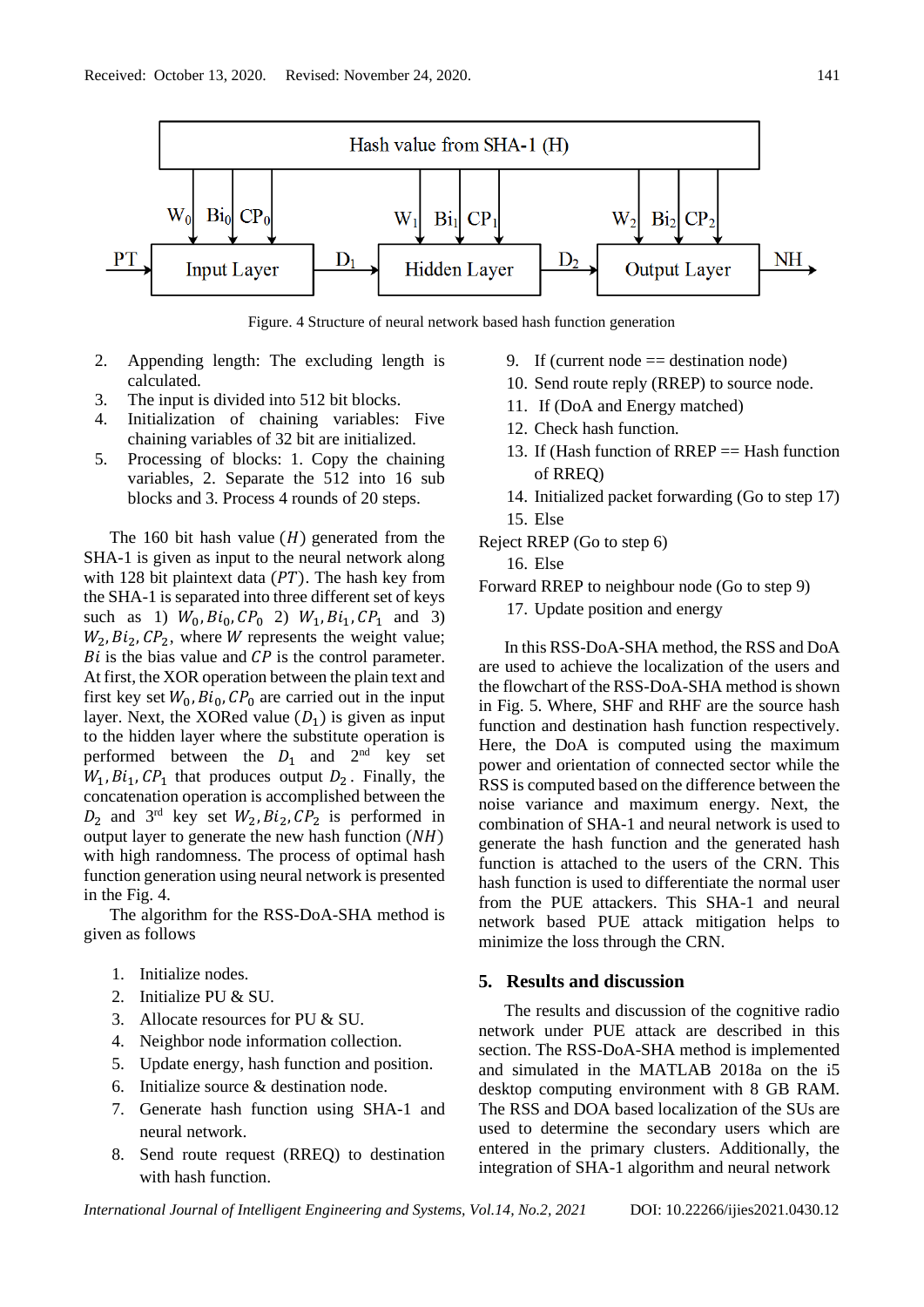

Figure. 5 Flowchart of the RSS-DoA-SHA method

is used to validate the SUs as normal or malicious attackers. The performance of the RSS-DoA-SHA method is analyzed in terms of routing overhead, EED and loss ratio. The RSS-DoA-SHA method is evaluated by varying the number of primary users and secondary users. Here, the RSS-DoA-SHA method is

compared with RSS-AOA [23] and HRA-SKC [24] to show the effectiveness of the RSS-DoA-SHA method under PUE attack.

The performances analyzed in this RSS-DoA-SHA method is described as follows: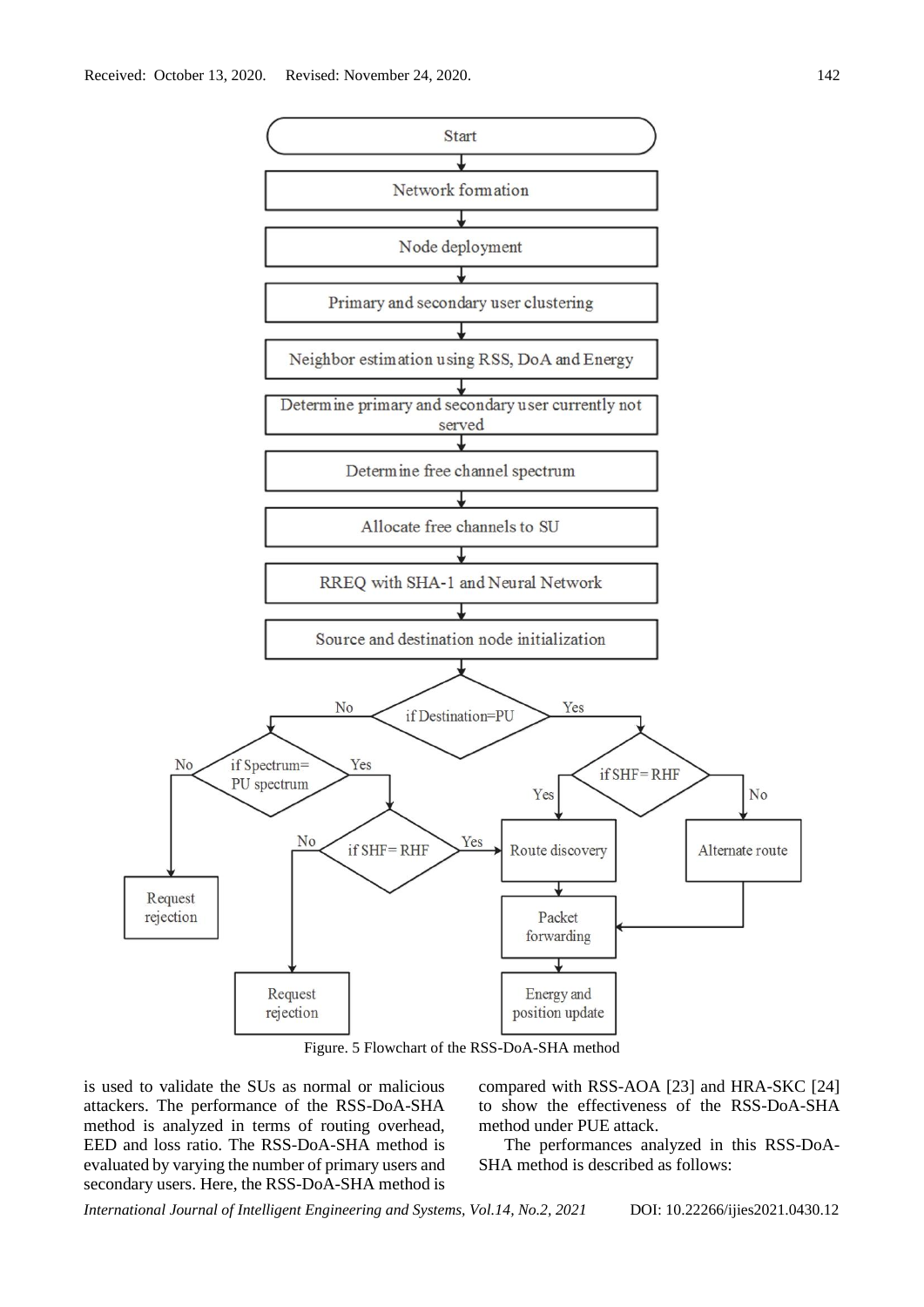### **a. Routing overhead**

Routing overhead is defined as the total amount of control packets generated by the primary user which is expressed in the Eq.  $(11)$ .

*Rotting overhead* = 
$$
\sum_{k=1}^{c} R_k
$$
 (11)

Where,  $R$  defines the amount of control packets and  $c$  defines the amount of source nodes which transmits the data packets.

#### **b. End to end delay**

EED is defined as the average time to transmit the packet through the CRN and this EED is expressed in the Eq. (12).

$$
EED = \frac{1}{h} \sum_{k=1}^{h} \frac{D_k}{PR_k} \tag{12}
$$

Where, the packet's total delay is represented as  $D_k$ , amount of received packets is represented as  $PR_k$ and  $h$  is the application traffic.

### **c. Loss ratio**

Loss ratio is defined as the ratio between the amount of lost packets and amount of transmitted packets. The loss ratio is expressed in the following Eq. (13).

Loss ratio = 
$$
\frac{\sum_{k=1}^{c} PS_{k} - \sum_{k=1}^{c} PR_{k}}{\sum_{k=1}^{c} PS_{k}}
$$
 (13)

Where, the amount of packets sent and received are represented as *PS* and *PR* respectively.

### **5.1 Performance evaluation by varying the number of secondary users**





Figure. 7 Comparison of EED for different SUs



Figure. 8 Comparison of loss ratio for different SUs

The performance analysis of RSS-DoA-SHA method under PUE attacks with varying secondary users is described in this section. Here, the RSS-DoA-SHA method is compared with the RSS-AOA [23] in terms of secondary users are analyzed as routing overhead, EED and loss ratio. Here, the secondary users vary from 100-1200 to analyze the CRN.

Figs. 6, 7 and 8 shows the comparison of routing overhead, EED and loss ratio for varying SUs respectively and the proposed RSS-DoA-SHA method gives better performance than the existing RSS-AOA method [23]. For example, the routing overhead of the RSS-DoA-SHA method for 200 SU is 90, it is less when compared to the RSS-AOA [23]. The loss ratio of RSS-AOA [23] for 200 SU is 0.28% that is high when compared to the RSS-DoA-SHA method. The RSS-AOA [23] has less efficiency



Figure. 9 Comparison of EED for different Pus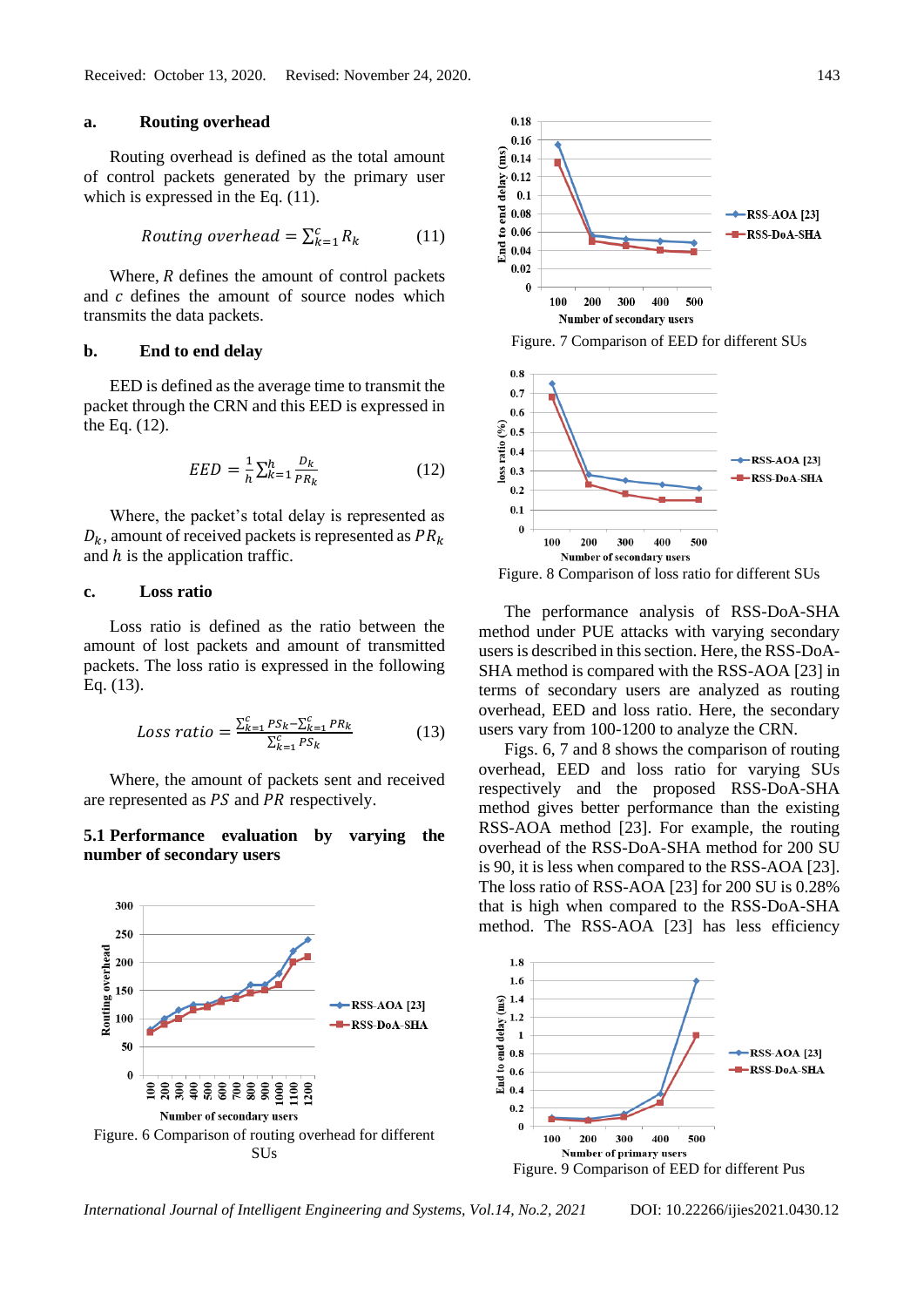| Tuble 11 Companion of the Pitty and two Doll bill I |                |                 |                   |                 |                  |                 |
|-----------------------------------------------------|----------------|-----------------|-------------------|-----------------|------------------|-----------------|
| Number of secondary                                 | $EED$ (ms)     |                 | Packet loss ratio |                 | Routing overhead |                 |
| users                                               | <b>HRA-SKC</b> | <b>RSS-DoA-</b> | <b>HRA-SKC</b>    | <b>RSS-DoA-</b> | <b>HRA-SKC</b>   | <b>RSS-DoA-</b> |
|                                                     | [24]           | <b>SHA</b>      | $[24]$            | <b>SHA</b>      | $[24]$           | <b>SHA</b>      |
| 100                                                 | 0.1            | 0.082           | 0.7               | 0.68            | 50               | 47              |
| <b>200</b>                                          | 0.05           | 0.045           | 0.2               | 0.18            | 90               | 79              |
| 300                                                 | 0.04           | 0.037           | 0.18              | 0.17            | 98               | 86              |
| 400                                                 | 0.035          | 0.028           | 0.16              | 0.13            | 120              | 102             |
| 500                                                 | 0.03           | 0.021           | 0.13              | 0.11            | 125              | 109             |

Table 1. Comparison of HRA-SKC and RSS-DoA-SHA



Figure. 10 Comparison of loss ratio for different PUs

because it doesn't have any security mechanism to prevent the CRN from the PUE attack. But, the RSS-DoA-SHA method with the integration of SHA-1 and neural network prevents the PUE attack which used to minimize the routing overhead and loss ratio.

### **5.2 Performance evaluation by varying the number of primary users**

The performance analysis of RSS-DoA-SHA method under PUE attacks with varying primary users is described in this section. Here, the RSS-DoA-SHA method is compared with the RSS-AOA [23] in terms of secondary users are analyzed as EED and loss ratio.

The comparison of EED and loss ratio for different PUs is illustrated in the Fig. 9 and Fig. 10 respectively. Here, the primary users varied from 0- 16 to analyze the CRN. The Fig. 9 and Fig. 10 shows that the RSS-DoA-SHA method achieves better performance than the RSS-AOA [23]. For example, the EED of the RSS-DoA-SHA method for 500 PU is 1ms, it is less when compared to the RSS-AOA [23]. The loss ratio of RSS-AOA [23] for 500 PU is 10% that is high when compared to the RSS-DoA-SHA method. The RSS-DoA-SHA method gives better performance due to the utilization of SHA-1 algorithm and neural network to prevent the CRN from the PUE attack.

### **5.3 Comparative analysis**

This section shows the comparative analysis between the proposed RSS-DoA-SHA method and

HRA-SKC [24]. For this comparison, the CRN of the RSS-DoA-SHA method is initialized with 100 × 100  $m^2$  with 5% of SUs as malicious nodes.

Table 1 shows the comparative analysis of the HRA-SKC [24] and RSS-DoA-SHA for varying SUs i.e., from 100 to 500. From the Table 1, knows that the RSS-DoA-SHA method provides better performance than the HRA-SKC [24]. For example, the EED of the HRA-SKC [24] is increased due to the increased processing time of CH according to the number of SUs. However, the hash function generated by the SHA-1 and neural network improves the security against the PUE attacks. Therefore, the mitigation of the PUE attacks using the RSS-DoA-SHA method decreases the packet losses and increases the spectrum utilization during the communication.

### **6. Conclusion**

CRN is generally implemented to enhance the communication reliability using the efficient and dynamic spectrum exploitation. But, the CRN is vulnerable to the PUE attacks that increases the failure probability of spectrum access. In this research paper, the hash function is generated and attached to the users of the CRN using the integration of SHA-1 and neural network which improves the security against the PUE attacks. The localization of the users is obtained using the RSS and DoA calculations. The maximum energy is mainly used to calculate the RSS and DoA. The mitigation of PUE attacks in the CRN using the integration of SHA-1 and neural network improves the spectrum utilization and minimizes the loss during communication. The RSS-DoA-SHA provides better performance than the RSS-AOA and HRA-SKC method. The EED of the RSS-DoA-SHA method is 1ms for 500 PU, it is less when compared to the RSS-AOA method. In the future, a deep neural network can be used to enhance the performances of CRN such as EED and packet loss ratio.

### **Conflicts of Interest (Mandatory)**

The authors declare no conflict of interest.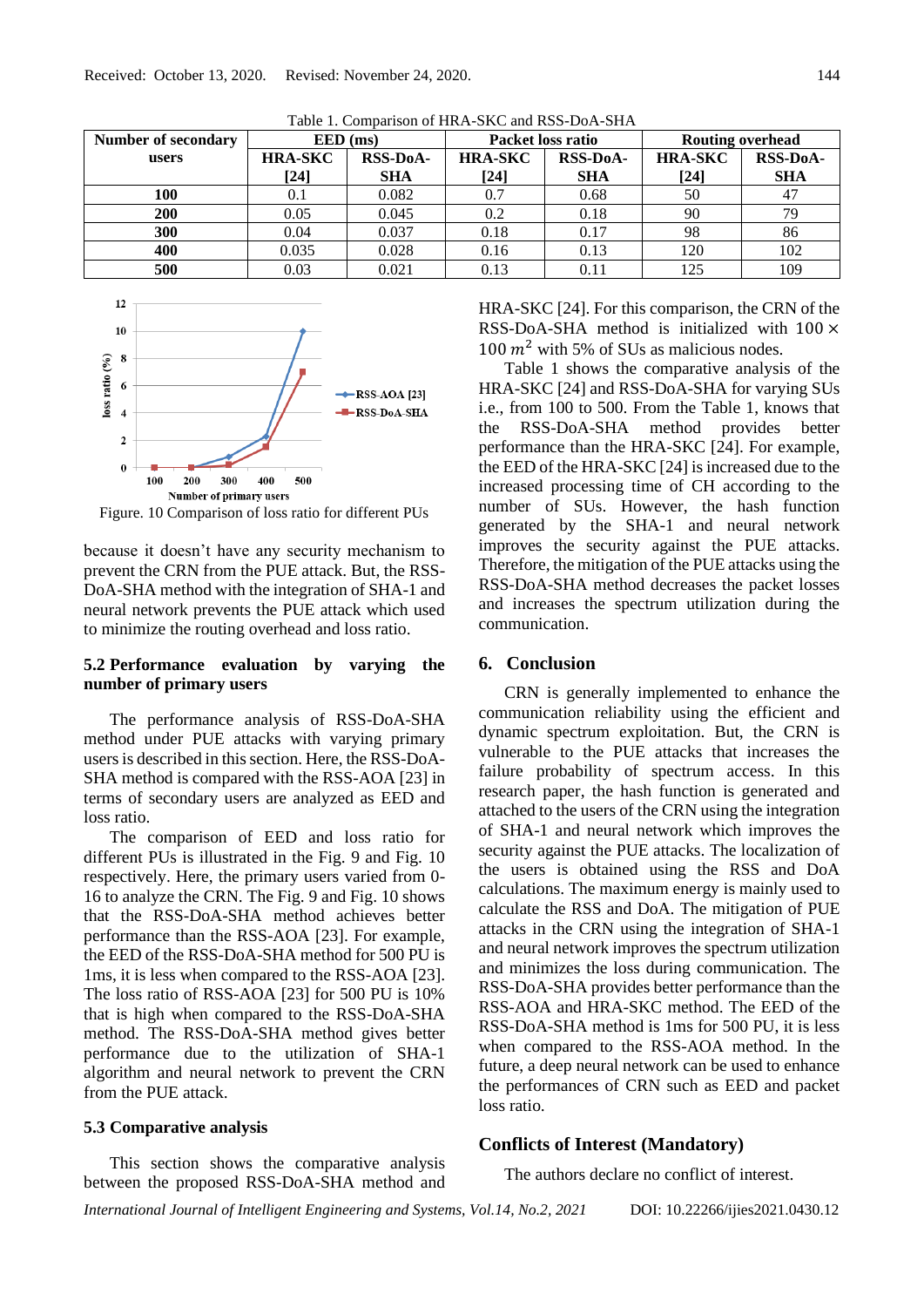### **Author Contributions (Mandatory)**

The paper conceptualization, methodology, software, validation, formal analysis, investigation, resources, data curation, writing—original draft preparation, writing—review and editing, visualization, have been done by  $1<sup>st</sup>$  author. The supervision and project administration, have been done by  $2<sup>nd</sup>$  author.

### **References**

- [1] J. Li, Z. Feng, Z. Wei, Z. Feng, and P. Zhang, "Security management based on trust determination in cognitive radio networks", *EURASIP Journal on Advances in Signal Processing*, Vol. 2014, No. 1, pp. 48, 2014.
- [2] K. Elangovan and S. Subashini, "Particle bee optimized convolution neural network for managing security using cross-layer design in cognitive radio network", *Journal of Ambient Intelligence and Humanized Computing*, pp. 1-9, 2018.
- [3] M. Patnaik, V. Kamakoti, V. Matyáš, and V. Řchák, "PROLEMus: A proactive learningbased MAC protocol against PUEA and SSDF attacks in energy constrained cognitive radio networks", *IEEE Transactions on Cognitive Communications and Networking*, Vol. 5, No. 2, pp. 400-412, 2019.
- [4] J. Guo and X. Zhou, "Secure distributed routing algorithm with optimizing energy consumption for cognitive radio networks", *Wireless Personal Communications*, Vol. 72, No. 4, pp. 2533-2550, 2013.
- [5] C. V. Vivekanand and K. B. Bagan, "Secure Distance Based Improved Leach Routing to Prevent Puea in Cognitive Radio Network", *Wireless Personal Communications*, Vol. 113, pp. 1823–1837, 2020.
- [6] A. Alahmadi, M. Abdelhakim, J. Ren, and T. Li, "Defense Against Primary User Emulation Attacks in Cognitive Radio Networks Using Advanced Encryption Standard", *IEEE Transactions on Information Forensics and Security*, Vol. 9, No. 5, pp. 772-781, 2014.
- [7] J. Zhu, "Security-reliability trade-off for cognitive radio networks in the presence of eavesdropping attack", *EURASIP Journal on Advances in Signal Processing*, Vol. 2013, No. 1, pp. 169, 2013.
- [8] N. Nguyen-Thanh, P. Ciblat, A. T. Pham, and V. T. Nguyen, "Surveillance strategies against primary user emulation attack in cognitive radio networks", *IEEE Transactions on Wireless*

*Communications*, Vol. 14, No. 9, pp. 4981-4993, 2015.

- [9] Y. Jararweh, H.A.B. Salameh, A. Alturani, L. Tawalbeh, and H. Song, "Anomaly-based framework for detecting dynamic spectrum access attacks in cognitive radio networks", *Telecommunication Systems*, Vol. 67, No. 2, pp. 217-229, 2018.
- [10] C. Xin, and M. Song, "Detection of PUE attacks in cognitive radio networks based on signal activity pattern", *IEEE Transactions on Mobile Computing*, Vol. 13, No. 5, pp. 1022-1034, 2014.
- [11] A. Karimi, A. Taherpour, and D. Cabric, "Smart traffic-aware primary user emulation attack and its impact on secondary user throughput under rayleigh flat fading channel", *IEEE Transactions on Information Forensics and Security*, Vol. 15, No. 1, pp. 66-80, 2019.
- [12] D. T. Ta, N. Nguyen-Thanh, P. Maillé, and V. T. Nguyen, "Strategic surveillance against primary user emulation attacks in cognitive radio networks", *IEEE Transactions on Cognitive Communications and Networking*, Vol. 4, No. 3, pp. 582-596, 2018.
- [13] N. T. Nguyen, R. Zheng, and Z. Han, "On identifying primary user emulation attacks in cognitive radio systems using nonparametric bayesian classification", *IEEE Transactions on Signal Processing*, Vol. 60, No. 3, pp. 1432- 1445, 2011.
- [14] M. Dabaghchian, A. Alipour-Fanid, K. Zeng, Q. Wang, and P. Auer, "Online learning with randomized feedback graphs for optimal PUE attacks in cognitive radio networks", *IEEE/ACM Transactions on Networking*, Vol. 26, No. 5, pp. 2268-2281, 2018.
- [15] Z. Yuan, D. Niyato, H. Li, J. B. Song, and Z. Han, "Defeating primary user emulation attacks using belief propagation in cognitive radio networks", *IEEE Journal on Selected Areas in Communications*, Vol. 30, No. 10, pp. 1850- 1860, 2012.
- [16] S. M. Elghamrawy and A. E. Hassanien, "GWOA: a hybrid genetic whale optimization algorithm for combating attacks in cognitive radio network", *Journal of Ambient Intelligence and Humanized Computing*, Vol. 10, No. 11, pp. 4345-4360, 2019.
- [17] S. Madbushi, R. Raut, and M. S. S. Rukmini, "Trust establishment in chaotic cognitive environment to improve attack detection accuracy under primary user emulation", *Iranian Journal of Science and Technology, Transactions of Electrical Engineering*, Vol. 42, No. 3, pp. 291-297, 2018.